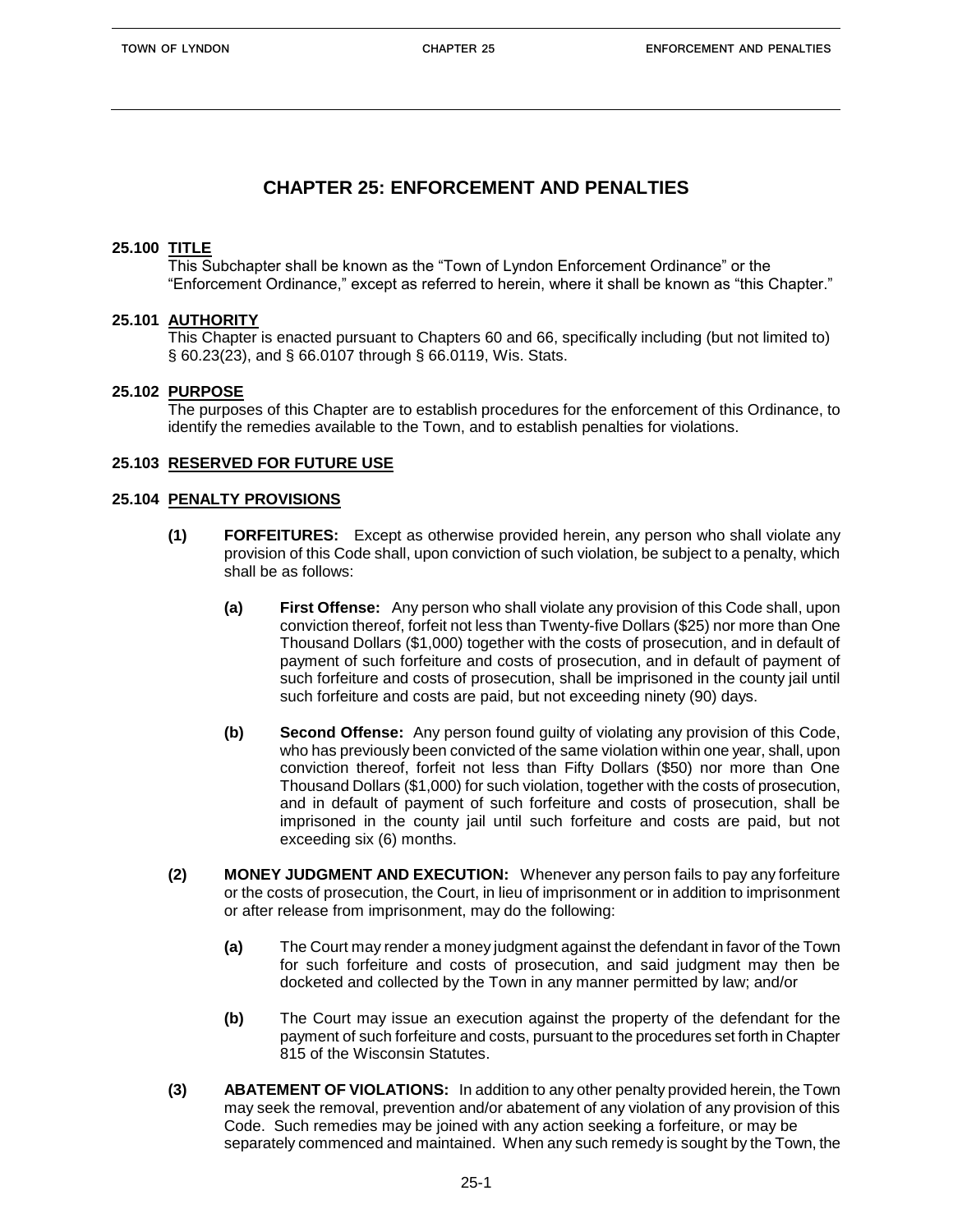Court may order, in addition to any forfeiture authorized herein, the removal, prevention and/or abatement of a violation as follows:

- **(a)** By the violator at the violator's sole expense, and/or
- **(b)** If the violator fails to remove, prevent and/or abate the violation within the time limits established by the Court, then by the Town at the sole expense of the violator. If the Town incurs expenses in the removal, prevention and/or abatement of any violation, the Town may collect said expenses by application to the Court for one or more of the following:
	- 1. The Court may impose upon the violator a new or additional forfeiture in the amount not to exceed the expenses incurred, and in default of payment of such forfeiture, the Court may imprison the violator in the county jail until such forfeiture is paid, but not exceeding 90 days; and/or
	- 2. The Court may issue an execution against property of the violator for such expenses pursuant to Chapter 815 Wis. Stats.; and/or
	- 3. The Court may render a money judgment against the violator in favor of the Town for such expenses, and said judgment may then be docketed and collected by the Town in any manner permitted by law.
- **(4) RESTITUTION:** In addition to any other penalty provided herein, the Court may order the payment of restitution for violations of this Code in conformity with § 943.24 and §943.50 Wis. Stats., and shall use the restitution procedures as provided therein.
- **(5) MULTIPLE VIOLATIONS:** Each violation and each day a violation continues or occurs, shall constitute a separate offense. Prosecution of two or more offenses committed by the same violator may be joined into one action, and the prosecution of two or more violators for the same offense may be joined into one action.

# **25.105 RESERVED FOR FUTURE USE**

#### **25.106 CITATION METHOD OF ENFORCEMENT**

- **(1) ADOPTION:** The Town hereby adopts and authorizes the use of a citation, more particularly described below, to be used for violations of any and all Town Ordinances, including those violations for which a statutory counterpart exists.
- **(2) CONTENT:** Citations for all other violations shall conform with the requirements of '66.0113(1)(b) Wis. Stats.
- **(3) BOND SCHEDULE:** Except as otherwise provided in this Code, the Town may accept from any person arrested for a violation of this Code, a bond, pursuant to '66.0111 Wis. Stats. The amount of the bond may be set by the Town Board by resolution, and the bond amounts may be different for different violations. The bond schedule shall be on file with the Town Clerk. The bond for any violation not covered by the bond schedule shall be not less than \$50 (plus Court costs applicable to a \$50.00 forfeiture) nor more than \$250 (plus Court costs applicable to a forfeiture of \$250.00) as determined by the Town agent issuing the citation.
- **(4) ISSUANCE:** Citations authorized under this Section may be issued by the following Town personnel for the following violations:
	- **(a)** Any Town law enforcement officer may issue a citation for any violation of this Code.